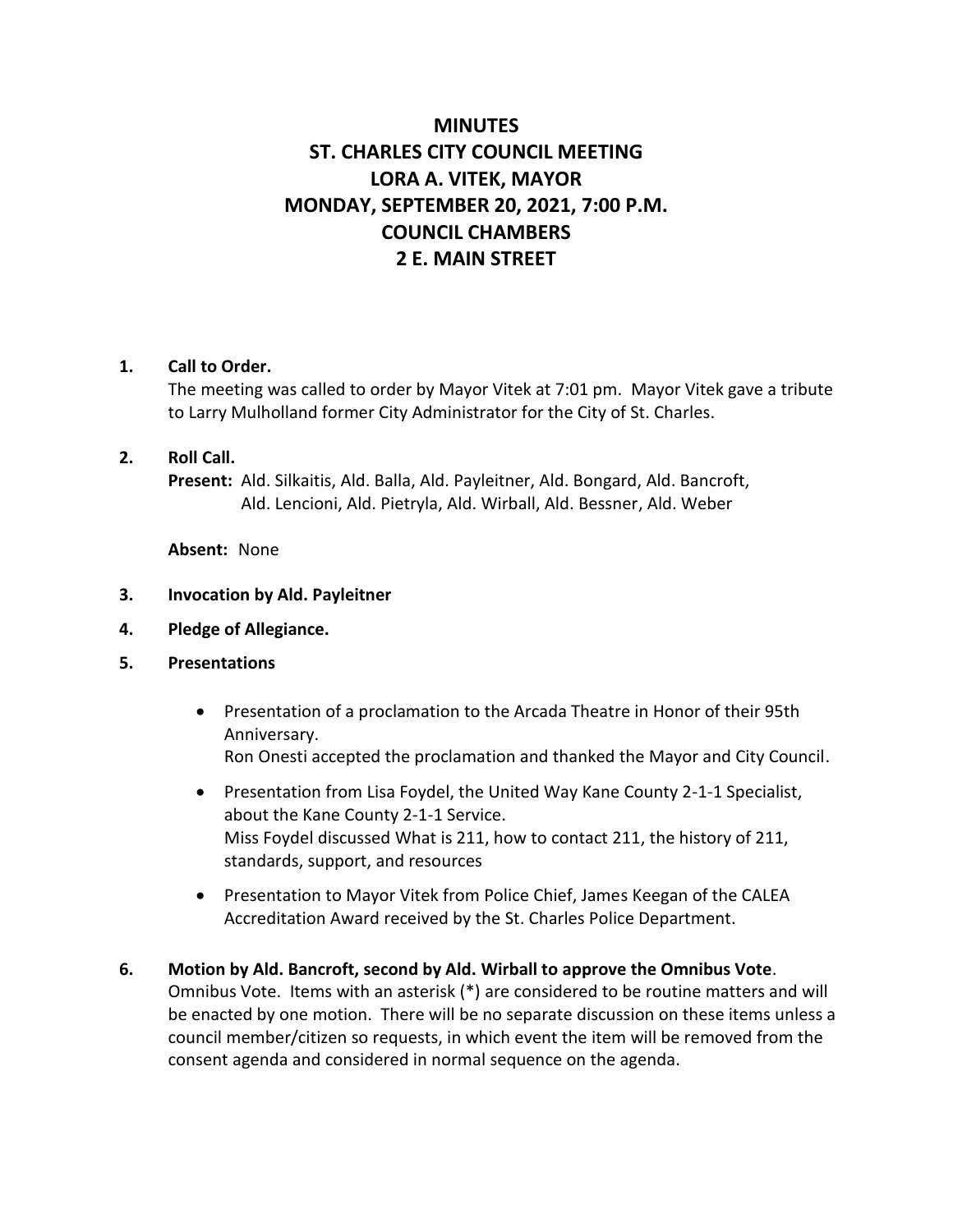- **\*7. Motion by Ald. Bancroft, second by Ald. Wirball to accept and place on file minutes of the regular City Council meeting held September 7, 2021. Roll Call Vote:** Ayes: Ald. Silkaitis, Ald. Balla, Ald. Payleitner, Ald. Bancroft, Ald. Lencioni, Ald. Pietryla, Ald. Wirball, Ald. Bessner; Ald. Weber; Nays: None. Motion Carried
	- **8. Motion by Ald. Wirball, second by Ald. Bessner to approve and authorize issuance of vouchers from the Expenditure Approval List for the period of 8/23/2021 – 9/5/2021 in the amount of \$3,732,638.00.**

**Roll Call Vote**: Ayes: Ald. Silkaitis, Ald. Balla, Ald. Payleitner, Ald. Bancroft, Ald. Lencioni, Ald. Pietryla, Ald. Wirball, Ald. Bessner; Ald. Weber; Nays: None. Motion Carried

## **I. New Business**

**A. Motion by Ald. Wirball, second by Ald. Bessner to approve recommendation to approve an Ordinance 2021-M-37 Confirming and Extending a Declared State of Emergency within the City of St. Charles Due to the COVID-19 Pandemic until the next regularly scheduled City Council Meeting.**

**Roll Call Vote**: Ayes: Ald. Silkaitis, Ald. Balla, Ald. Payleitner, Ald. Bancroft, Ald. Lencioni, Ald. Pietryla, Ald. Wirball, Ald. Bessner; Ald. Weber; Nays: None. Motion Carried

- **\*B. Motion by Ald. Bancroft, second by Ald. Wirball to Recommendation to approve a City Parking Lot Closure for the 3rd Street Dance & Theatre Academy Performance. Roll Call Vote:** Ayes: Ald. Silkaitis, Ald. Balla, Ald. Payleitner, Ald. Bancroft, Ald. Lencioni, Ald. Pietryla, Ald. Wirball, Ald. Bessner; Ald. Weber; Nays: None. Motion Carried
- **\*C. Motion by Ald. Bancroft, second by Ald. Wirball to approve recommendation to approve St. Charles Business Alliance Request for Amplification and to Partially Close 1st Street to Host Lighting of Lights on the 1st Street Plaza. Roll Call Vote:** Ayes: Ald. Silkaitis, Ald. Balla, Ald. Payleitner, Ald. Bancroft, Ald. Lencioni, Ald. Pietryla, Ald. Wirball, Ald. Bessner; Ald. Weber; Nays: None. Motion Carried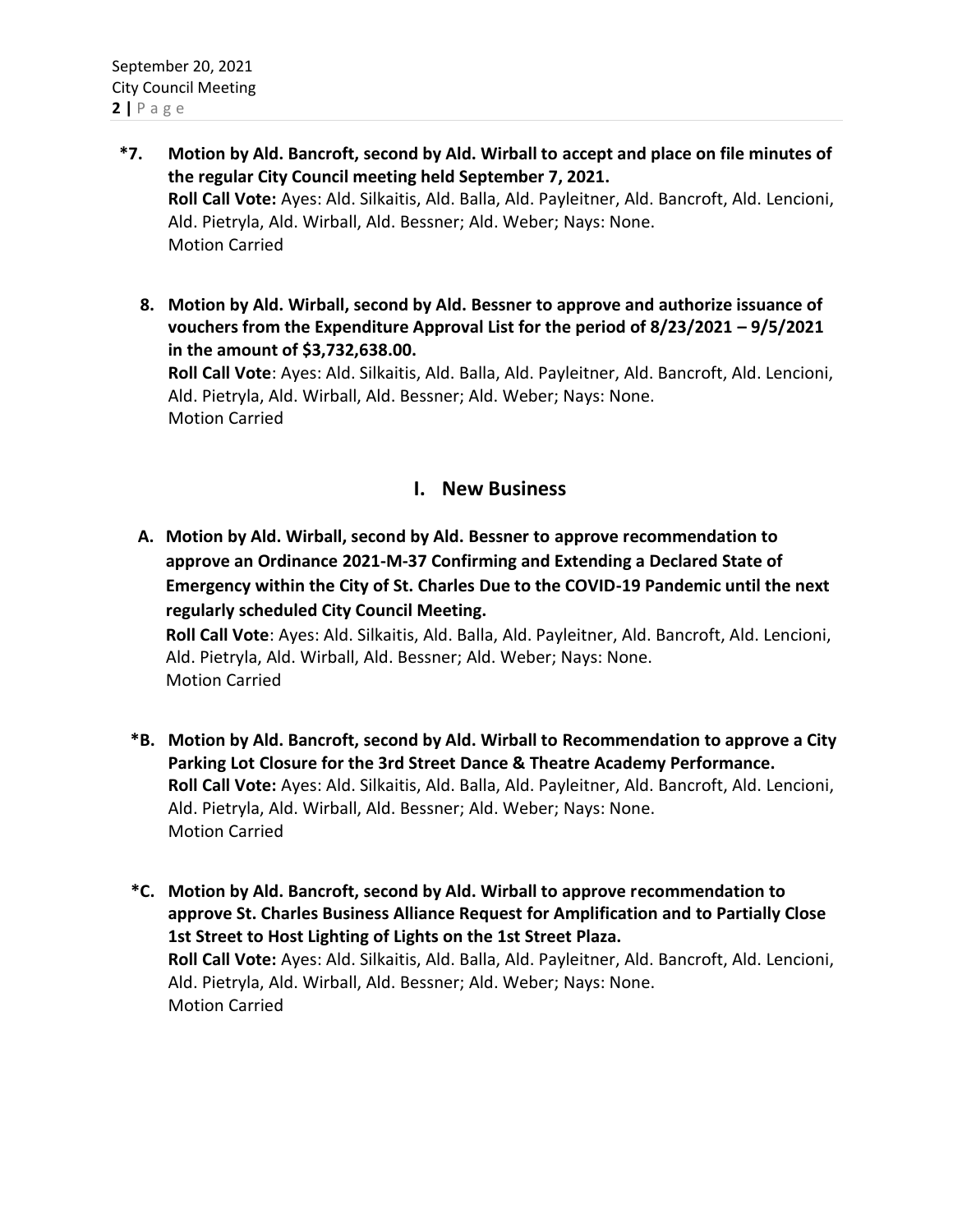- **\*D. Motion by Ald. Bancroft, second by Ald. Wirball to approve recommendation to approve Amplification and a Resolution 2021-105 for the Closure of Routes 64 and 31 for the Holiday Homecoming Electric Christmas Parade. Roll Call Vote:** Ayes: Ald. Silkaitis, Ald. Balla, Ald. Payleitner, Ald. Bancroft, Ald. Lencioni, Ald. Pietryla, Ald. Wirball, Ald. Bessner; Ald. Weber; Nays: None. Motion Carried
- **\*E. Motion by Ald. Bancroft, second by Ald. Wirball to approve recommendation to approve a Resolution 2021-106 for a Consultant Contract for Architectural Services for Public Works Roof Design.**

**Roll Call Vote:** Ayes: Ald. Silkaitis, Ald. Balla, Ald. Payleitner, Ald. Bancroft, Ald. Lencioni, Ald. Pietryla, Ald. Wirball, Ald. Bessner; Ald. Weber; Nays: None. Motion Carried

**F. Motion by Ald. Wirball, second by Ald. Weber to approve recommendation to approve a Resolution 2021-107 to authorize the Purchase of three PD Ford Interceptor Explorers and the Corresponding Sale of Units #1968/Squad 23, #1942/Squad 27 and #1988/Squad 20.**

**Roll Call Vote**: Ayes: Ald. Silkaitis, Ald. Balla, Ald. Payleitner, Ald. Bancroft, Ald. Lencioni, Ald. Pietryla, Ald. Wirball, Ald. Bessner; Ald. Weber; Nays: None. Motion Carried

**G. Motion by Ald. Wirball, second by Ald. Weber to approve recommendation to approve a Resolution 2021-108 to award the Bid for a 3-Year Contract for Snow and Ice Removal Services.** 

**Roll Call Vote**: Ayes: Ald. Silkaitis, Ald. Balla, Ald. Payleitner, Ald. Bancroft, Ald. Lencioni, Ald. Pietryla, Ald. Wirball, Ald. Bessner; Ald. Weber; Nays: None. Motion Carried

## **II. Committee Reports**

### **A. Government Operations**

- **\*1. Motion by Ald. Bancroft, second by Ald. Wirball to approve an Extension to a Utility Billing Software Support and Development Agreement for \$76,800. Roll Call Vote:** Ayes: Ald. Silkaitis, Ald. Balla, Ald. Payleitner, Ald. Bancroft, Ald. Lencioni, Ald. Pietryla, Ald. Wirball, Ald. Bessner; Ald. Weber; Nays: None. Motion Carried
- **\*2. Motion by Ald. Bancroft, second by Ald. Wirball to approve and place on file the**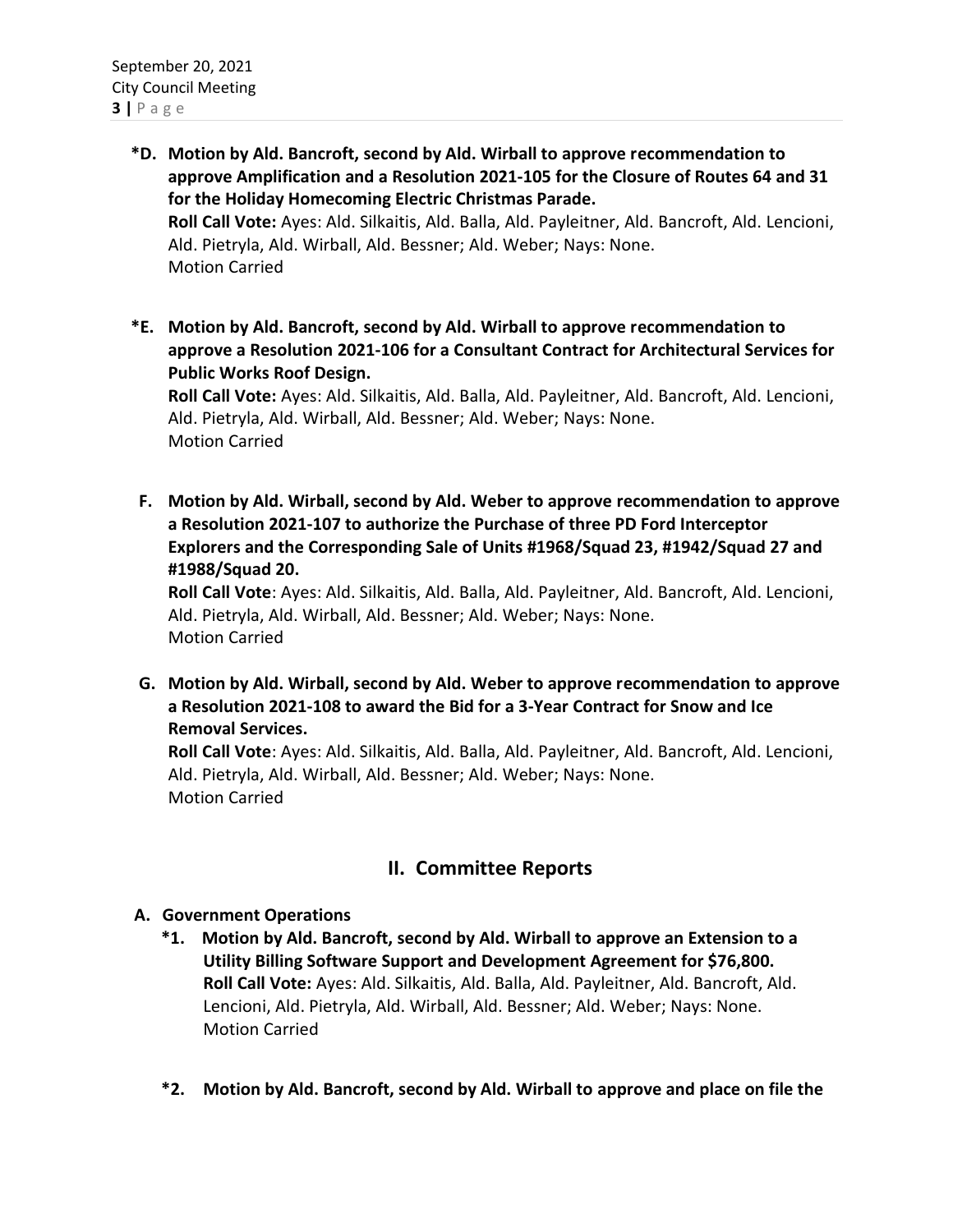**minutes of the September 7, 2021 Government Operations Committee Meeting.**

**Roll Call Vote:** Ayes: Ald. Silkaitis, Ald. Balla, Ald. Payleitner, Ald. Bancroft, Ald. Lencioni, Ald. Pietryla, Ald. Wirball, Ald. Bessner; Ald. Weber; Nays: None. Motion Carried

- **B. Government Services**
	- None
- **C. Planning and Development**
	- \*1. **REMOVED FROM AGENDA** Motion to accept and place on file Plan Commission Resolution No. 15-2021 A Resolution Recommending Approval of a Final Plat of Subdivision for St. Charles Prairie Centre Resubdivision No. 4. **Roll Call Vote:** Ayes: Ald. Silkaitis, Ald. Balla, Ald. Payleitner, Ald. Bancroft, Ald. Lencioni, Ald. Pietryla, Ald. Wirball, Ald. Bessner; Ald. Weber; Nays: None. Motion Carried
	- \*2. **REMOVED FROM AGENDA** Motion to approve An **Ordinance** Granting Approval of a Final Plat of Subdivision for St. Charles Prairie Centre Resubdivision No. 4. **Roll Call Vote:** Ayes: Ald. Silkaitis, Ald. Balla, Ald. Payleitner, Ald. Bancroft, Ald. Lencioni, Ald. Pietryla, Ald. Wirball, Ald. Bessner; Ald. Weber; Nays: None. Motion Carried
	- \*3. **Motion by Ald. Bancroft, second by Ald. Wirball to approve an Ordinance 2021-Z-17 Granting Approval of a Minor Change to PUD Preliminary Plan for Wok n Fire, 2801 E. Main St. (Stuart's Crossing PUD). Roll Call Vote:** Ayes: Ald. Silkaitis, Ald. Balla, Ald. Payleitner, Ald. Bancroft, Ald. Lencioni, Ald. Pietryla, Ald. Wirball, Ald. Bessner; Ald. Weber; Nays: None. Motion Carried
	- \*4. **Motion by Ald. Bancroft, second by Ald. Wirball to approve a Resolution 2021-109 Authorizing the Mayor and City Clerk of the City of St. Charles to Execute a Waiver of First Refusal Agreement by and between the City of St. Charles, Kane and DuPage Counties, Illinois; 2nd & Main Partners, L.L.C., an Illinois limited liability company; and H & C Hospitality, LLC, an Illinois limited liability company. Roll Call Vote:** Ayes: Ald. Silkaitis, Ald. Balla, Ald. Payleitner, Ald. Bancroft, Ald. Lencioni, Ald. Pietryla, Ald. Wirball, Ald. Bessner; Ald. Weber; Nays: None. Motion Carried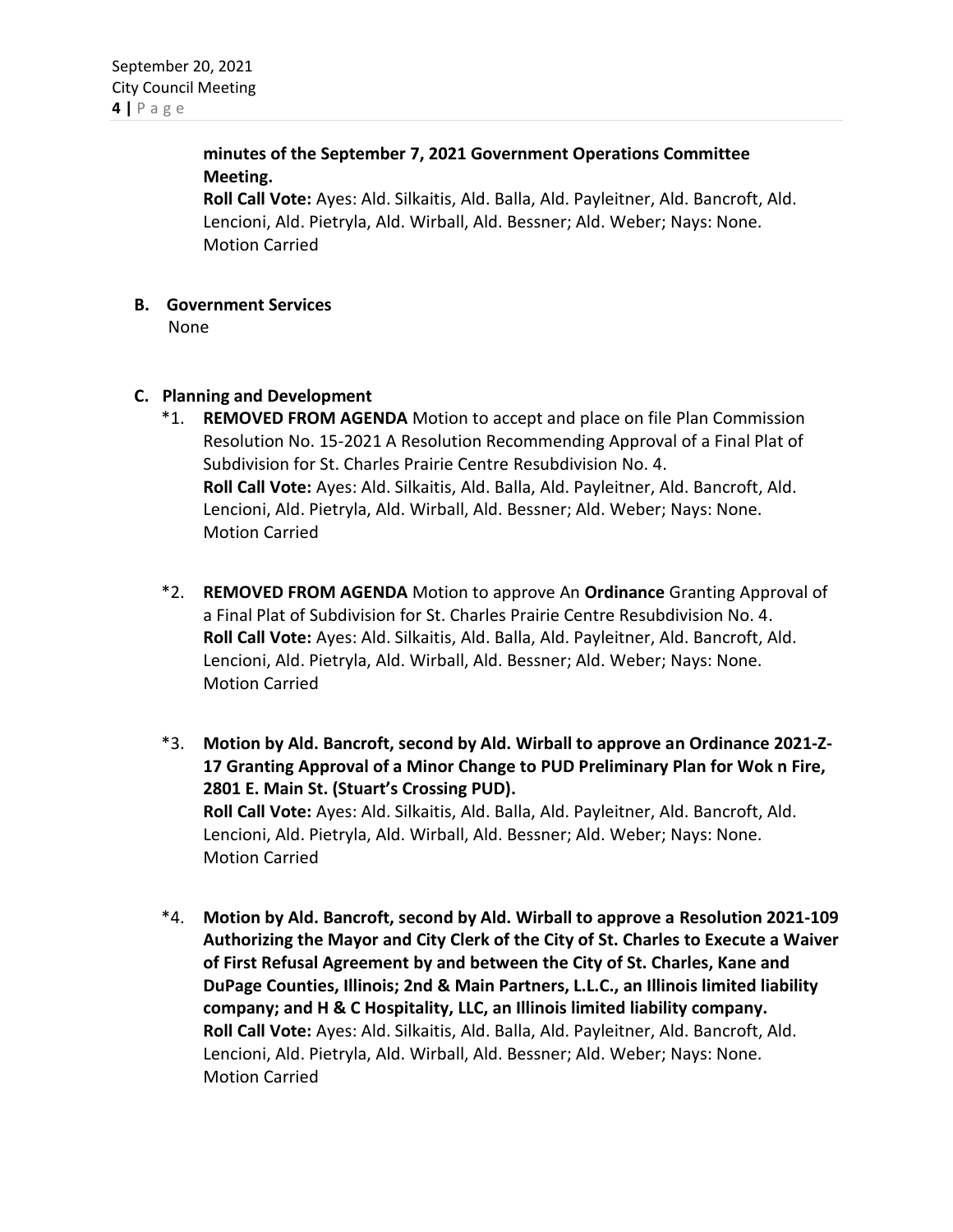- \*5. **Motion by Ald. Bancroft, second by Ald. Wirball to approve a Resolution 2021-110 Authorizing the Mayor and City Clerk of the City of St. Charles to Execute an Assignment of License and Consent by and between 2nd & Main Partners, L.L.C., an Illinois limited liability company; H & C Hospitality, LLC, an Illinois limited liability company; and the City of St. Charles, Kane and DuPage Counties, Illinois. Roll Call Vote:** Ayes: Ald. Silkaitis, Ald. Balla, Ald. Payleitner, Ald. Bancroft, Ald. Lencioni, Ald. Pietryla, Ald. Wirball, Ald. Bessner; Ald. Weber; Nays: None. Motion Carried
- 6. **Motion by Ald. Bessner, second by Ald. Wirball to approve An Ordinance 2021-M-38 Extending the Temporary Outdoor Dining Program for Public Property to April 15, 2022.**

**Roll Call Vote:** Ayes: Ald. Silkaitis, Ald. Balla, Ald. Payleitner, Ald. Bancroft, Ald. Lencioni, Ald. Pietryla, Ald. Wirball, Ald. Bessner; Ald. Weber; Nays: None. Motion Carried

Ald. Payleitner expressed her support of this motion. Ald. Payleitner wanted to clarify that what we are doing is offering public space with temporary private use allowed. The future is still being decided. The plazas will remain mainly for public use with the future conversation on allowing some permitted private use. This is City property with public use priority that may or may not be permitted private use.

\*7. **Motion by Ald. Bancroft, second by Ald. Wirball to approve an Ordinance 2021-M-39 Extending the Temporary Outdoor Dining Program for Private Property to April 15, 2022.** 

**Roll Call Vote:** Ayes: Ald. Silkaitis, Ald. Balla, Ald. Payleitner, Ald. Bancroft, Ald. Lencioni, Ald. Pietryla, Ald. Wirball, Ald. Bessner; Ald. Weber; Nays: None. Motion Carried

\*8. **Motion by Ald. Bancroft, second by Ald. Wirball to accept and place on file Plan Commission Resolution No. 17-2021 A Resolution Recommending Approval of an Application for Special Use (Restaurant) and an Application for Special Use (Drive-Through Facility) for Beef Shack, 2015 W. Main St. (Danielle Perillo). Roll Call Vote:** Ayes: Ald. Silkaitis, Ald. Balla, Ald. Payleitner, Ald. Bancroft, Ald. Lencioni, Ald. Pietryla, Ald. Wirball, Ald. Bessner; Ald. Weber; Nays: None. Motion Carried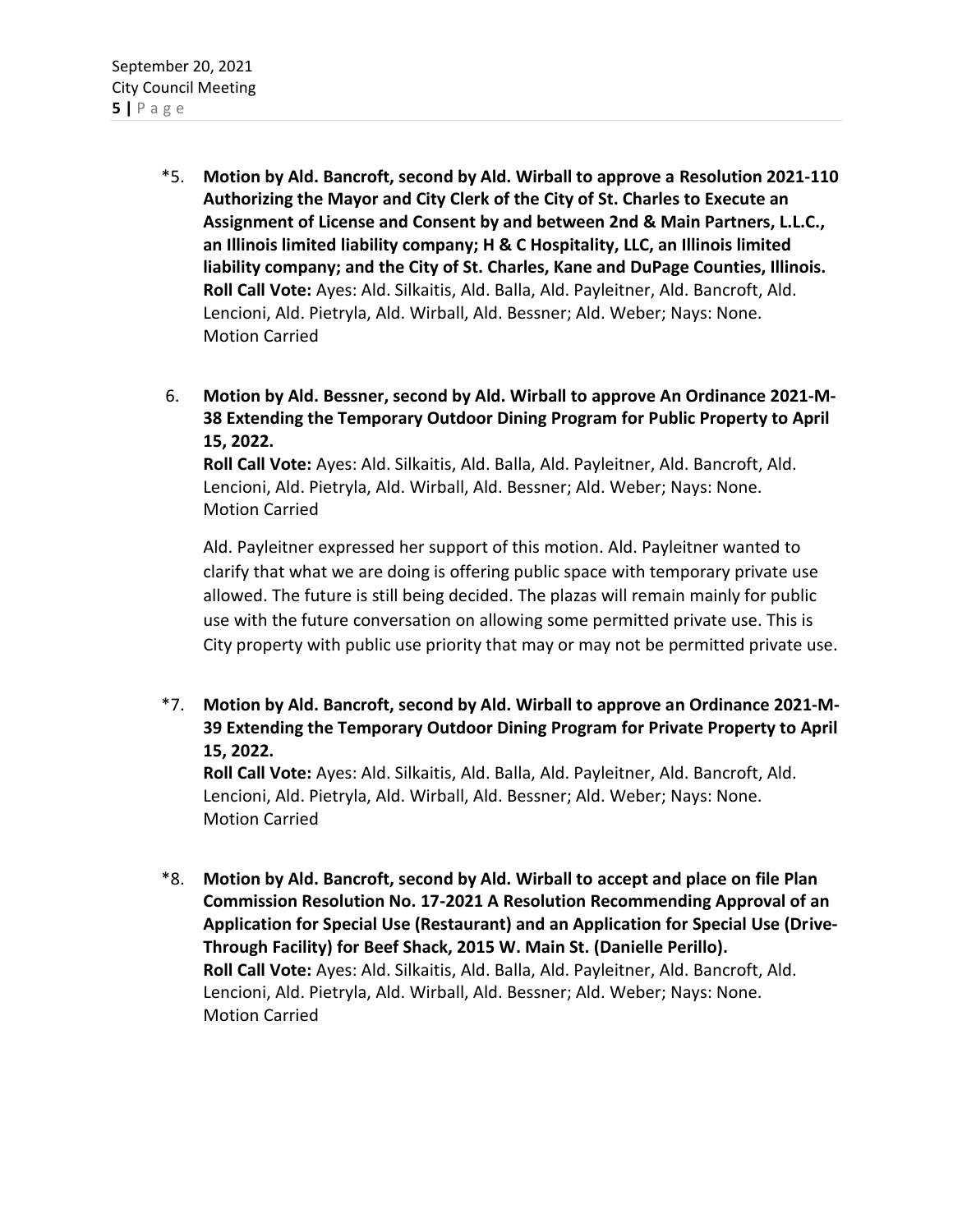- \*9. **Motion by Ald. Bancroft, second by Ald. Wirball to approve An Ordinance 2021-Z-18 Granting Approval of a Special Use for a Restaurant and a Special Use for a Drive-Through Facility for Beef Shack, 2015 W. Main St. Roll Call Vote:** Ayes: Ald. Silkaitis, Ald. Balla, Ald. Payleitner, Ald. Bancroft, Ald. Lencioni, Ald. Pietryla, Ald. Wirball, Ald. Bessner; Ald. Weber; Nays: None. Motion Carried
- 10. **Motion by Ald. Wirball, second by Ald. Bessner to accept and place on file minutes of the August 16, 2021 Planning & Development Committee meeting, as amended. Roll Call Vote:** Ayes: Ald. Silkaitis, Ald. Balla, Ald. Payleitner, Ald. Bancroft, Ald.

Lencioni, Ald. Pietryla, Ald. Wirball, Ald. Bessner; Ald. Weber; Nays: None. Motion Carried

#### **9. Additional Items from Mayor, Council, Staff, or Citizens**

#### **A. No Executive Session**

- Personnel –5 ILCS  $120/2(c)(1)$
- Pending Litigation 5 ILCS  $120/2(c)(11)$
- Probable or Imminent Litigation 5 ILCS 120/2(c)(11)
- Property Acquisition 5 ILCS  $120/2(c)(5)$
- Collective Bargaining  $-5$  ILCS  $120/2(c)(2)$
- Review of Executive Session Minutes 5 ILCS  $120/2(c)(21)$

#### **10. Adjournment**

#### **Motion by Ald. Wirball, second by Ald. Pietryla to adjourn the meeting at 7:25 pm.**

**Roll Call Vote:** Ayes: Ald. Silkaitis, Ald. Balla, Ald. Payleitner, Ald. Bancroft, Ald. Lencioni, Ald. Pietryla, Ald. Wirball, Ald. Bessner; Ald. Weber; Nays: None.

Motion Carried

Nancy Garrison, City Clerk

CERTIFIED TO BE A TRUE COPY OF ORIGINAL